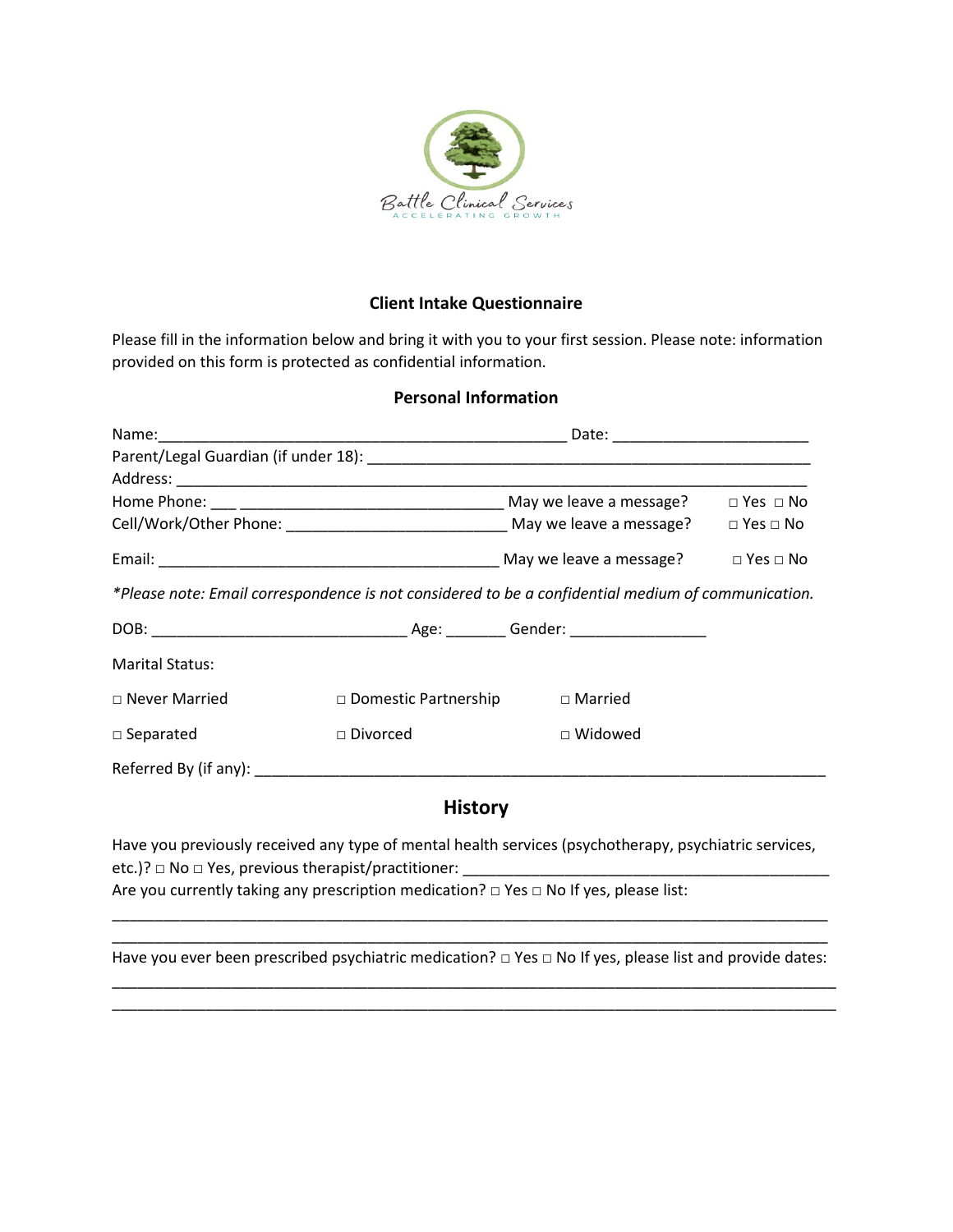

## **General and Mental Health Information**

|      | 1. How would you rate your current physical health? (Please circle one)                                                                                                                                                          |  |  |  |  |
|------|----------------------------------------------------------------------------------------------------------------------------------------------------------------------------------------------------------------------------------|--|--|--|--|
| Poor | Unsatisfactory  <br>Satisfactory<br>Good<br>Very good                                                                                                                                                                            |  |  |  |  |
|      | Please list any specific health problems you are currently experiencing:                                                                                                                                                         |  |  |  |  |
| 2.   | How would you rate your current sleeping habits? (Please circle one) Poor Unsatisfactory<br>Satisfactory Good Very good Please list any specific sleep problems you are currently                                                |  |  |  |  |
|      | 3. How many times per week do you generally exercise? ___________________________                                                                                                                                                |  |  |  |  |
|      | What types of exercise do you participate in?                                                                                                                                                                                    |  |  |  |  |
| 4.   | Please list any difficulties you experience with your appetite or eating problems:                                                                                                                                               |  |  |  |  |
| 5.   | Are you currently experiencing overwhelming sadness, grief or depression? $\Box$ No $\Box$ Yes<br>If yes, for approximately how<br>long?                                                                                         |  |  |  |  |
| 6.   | Are you currently experiencing anxiety, panics attacks or have any phobias? $\Box$ No $\Box$ Yes<br>If yes, when did you begin experiencing<br>this?                                                                             |  |  |  |  |
| 7.   | Are you currently experiencing any chronic pain? $\Box$ No $\Box$ Yes If yes, please describe:                                                                                                                                   |  |  |  |  |
| 8.   | Do you drink alcohol more than once a week? $\square$ No $\square$ Yes                                                                                                                                                           |  |  |  |  |
| 9.   | How often do you engage in recreational drug use?                                                                                                                                                                                |  |  |  |  |
|      | $\square$ Weekly<br>$\Box$ Daily<br>□ Monthly<br>$\square$ Infrequently $\square$ Never                                                                                                                                          |  |  |  |  |
|      | 10. Are you currently in a romantic relationship? $\Box$ No<br>$\square$ Yes                                                                                                                                                     |  |  |  |  |
|      | If yes, for how long?<br>The same state of the state of the state of the state of the state of the state of the state of the state of the state of the state of the state of the state of the state of the state of the state of |  |  |  |  |
|      | On a scale of 1-10 (with 1 being poor and 10 being exceptional), how would you rate your<br>relationship?                                                                                                                        |  |  |  |  |
|      |                                                                                                                                                                                                                                  |  |  |  |  |
|      | 11. What significant life changes or stressful events have you experienced recently?                                                                                                                                             |  |  |  |  |

\_\_\_\_\_\_\_\_\_\_\_\_\_\_\_\_\_\_\_\_\_\_\_\_\_\_\_\_\_\_\_\_\_\_\_\_\_\_\_\_\_\_\_\_\_\_\_\_\_\_\_\_\_\_\_\_\_\_\_\_\_\_\_\_\_\_\_\_\_\_\_\_\_\_\_\_\_\_

\_\_\_\_\_\_\_\_\_\_\_\_\_\_\_\_\_\_\_\_\_\_\_\_\_\_\_\_\_\_\_\_\_\_\_\_\_\_\_\_\_\_\_\_\_\_\_\_\_\_\_\_\_\_\_\_\_\_\_\_\_\_\_\_\_\_\_\_\_\_\_\_\_\_\_\_\_\_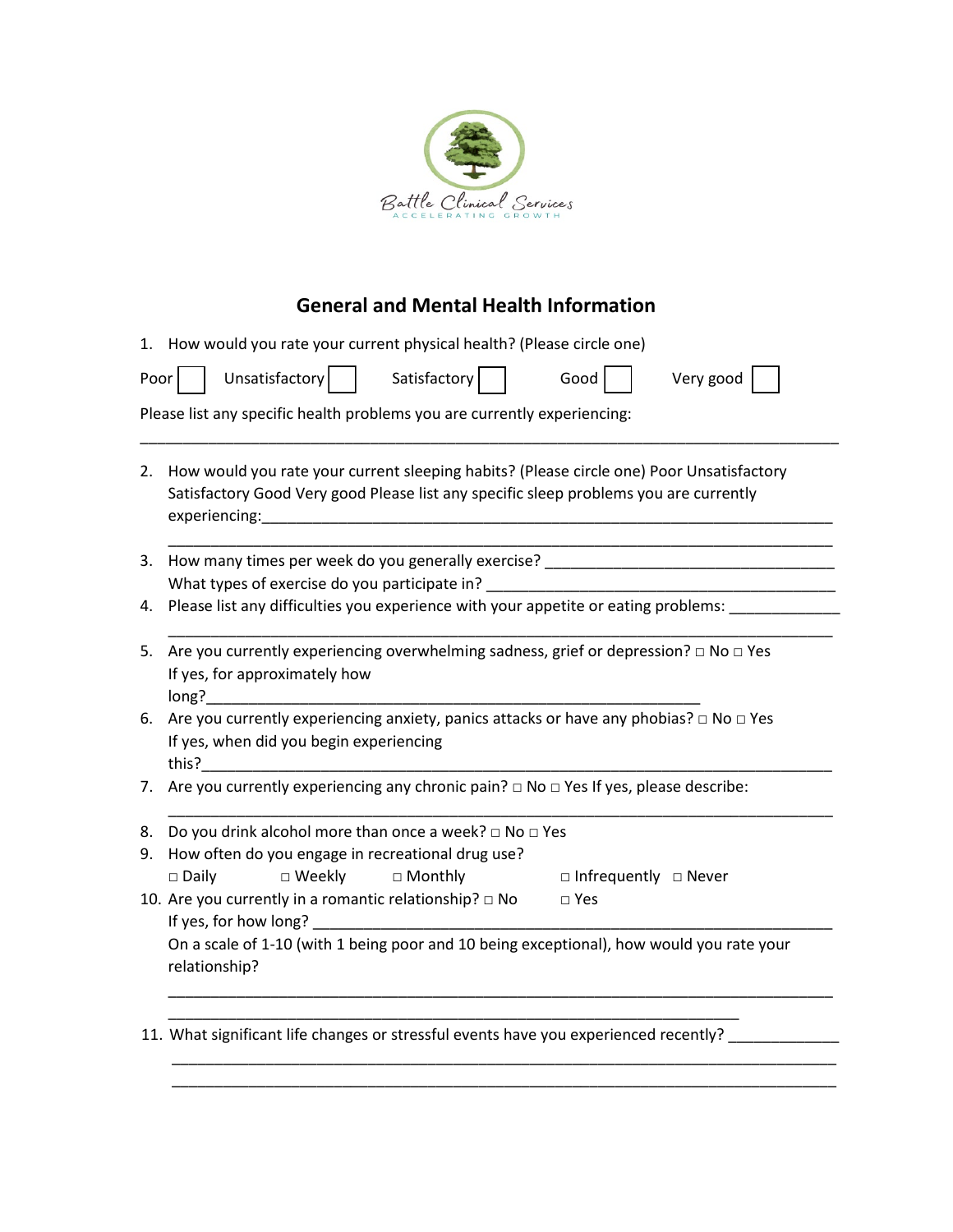

## **Family Mental Health History**

In the section below, identify if there is a family history of any of the following. If yes, please indicate the family member's relationship to you in the space provided (e.g. father, grandmother, uncle, etc.)

|                                                                                  | Please Circle                  | <b>List Family Member</b>                                                                                                                                                                                                            |  |  |
|----------------------------------------------------------------------------------|--------------------------------|--------------------------------------------------------------------------------------------------------------------------------------------------------------------------------------------------------------------------------------|--|--|
| Alcohol/Substance Abuse                                                          | $\bigcirc$ yes / no $\bigcirc$ | <u> 1989 - Johann John Stone, mars et al.</u>                                                                                                                                                                                        |  |  |
| Anxiety                                                                          | $\bigcirc$ yes / no $\bigcirc$ |                                                                                                                                                                                                                                      |  |  |
| Depression                                                                       | yes / no $\bigcirc$            |                                                                                                                                                                                                                                      |  |  |
| <b>Domestic Violence</b>                                                         | $\bigcirc$ yes / no $\bigcirc$ | <u> 1989 - Johann John Stein, markin fan it ferstjer fan it ferstjer fan it ferstjer fan it ferstjer fan it fers</u>                                                                                                                 |  |  |
| <b>Eating Disorders</b>                                                          | yes / no $\bigcap$             | <u> 1999 - Johann John Stone, mars et al. 1999 - John Stone, mars et al. 1999 - John Stone, mars et al. 1999 - John Stone</u>                                                                                                        |  |  |
| Obesity                                                                          | yes / no $\bigcap$             | the company of the company of the company of the                                                                                                                                                                                     |  |  |
| Obsessive Compulsive Behavior                                                    | yes / no $\bigcirc$            | <u> 1989 - Johann John Harry Harry Harry Harry Harry Harry Harry Harry Harry Harry Harry Harry Harry Harry Harry Harry Harry Harry Harry Harry Harry Harry Harry Harry Harry Harry Harry Harry Harry Harry Harry Harry Harry Har</u> |  |  |
| Schizophrenia                                                                    | $\bigcirc$ yes / no $\bigcirc$ | the control of the control of the control of                                                                                                                                                                                         |  |  |
| <b>Suicide Attempts</b>                                                          | $\bigcirc$ yes / no $\bigcirc$ | <u> 1989 - Johann John Stone, markin amerikan bahasa dan berkembang dan berkembang dan bahasa dan berkembang dan</u>                                                                                                                 |  |  |
|                                                                                  | <b>Additional Information</b>  |                                                                                                                                                                                                                                      |  |  |
| 1. Are you currently employed?                                                   | $\Box$ No                      | $\square$ Yes                                                                                                                                                                                                                        |  |  |
| If yes, what is your current employment situation?                               |                                |                                                                                                                                                                                                                                      |  |  |
|                                                                                  |                                |                                                                                                                                                                                                                                      |  |  |
| Do you enjoy your work? Is there anything stressful about your current work?     |                                |                                                                                                                                                                                                                                      |  |  |
|                                                                                  |                                |                                                                                                                                                                                                                                      |  |  |
| 2. Do you consider yourself to be spiritual or religious? $\Box$ No              |                                | $\Box$ Yes                                                                                                                                                                                                                           |  |  |
|                                                                                  |                                |                                                                                                                                                                                                                                      |  |  |
| 3. What do you consider to be some of your strengths? __________________________ |                                |                                                                                                                                                                                                                                      |  |  |
|                                                                                  |                                |                                                                                                                                                                                                                                      |  |  |